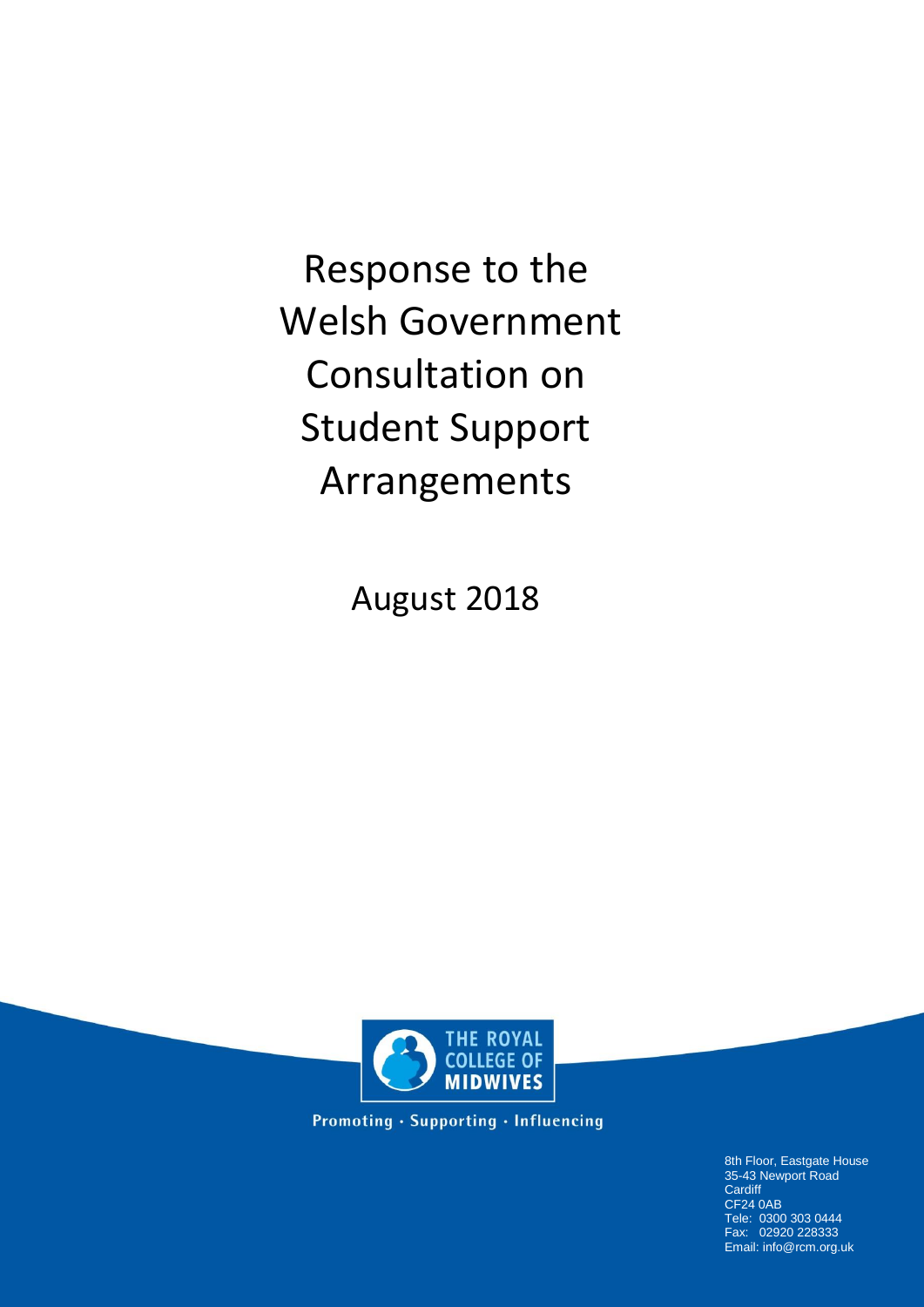

#### **The Royal College of Midwives 8th Floor, Eastgate House, 35-43 Newport Road, Cardiff, CF24 0AB**

#### **The Royal College of Midwives' response to Student Support Arrangements**

The Royal College of Midwives (RCM) is the trade union and professional organisation that represents the vast majority of practising midwives in the UK. It is the only such organisation run by midwives for midwives. The RCM is the voice of midwifery, providing excellence in representation, professional leadership, education and influence for and on behalf of midwives. We actively support and campaign for improvements to maternity services and provide professional leadership for one of the most established clinical disciplines.

The RCM welcomes the opportunity to respond to this consultation and our views are set out below.

### **1. Should the Welsh Government continue to provide support to those studying health care related programmes?**

Yes. The RCM believe and have lobbied for the Welsh Government to continue to provide support to students studying Health care related programmes. This is for two reasons.

Firstly, it is important that the NHS workforce reflects the people it cares for and that anyone who wants to dedicate their career to caring for others can have that ambition realised. Financial support from the Welsh Government enables the best and brightest – whatever their circumstances – to join the NHS.

We have seen a decline in the number of students wanting to study midwifery recently. Years of pay restraint and pressures on the service have sadly made careers in the NHS less popular than before. The RCM welcomed the announcement by Health Secretary, Vaughan Gething on a new pay offer for midwives, maternity support workers and all other NHS staff in Wales, which is currently out for consultation to our members. Introducing student loans and abolishing the bursary – as they have done in England - would mean midwifery graduates could enter the workforce with a debt of £50,000, further discouraging potential midwives that Welsh women and their families desperately need. We have an aging workforce in Midwifery and loss of support to study could see a potential shortage of midwives in Wales. We simply cannot afford to take this risk.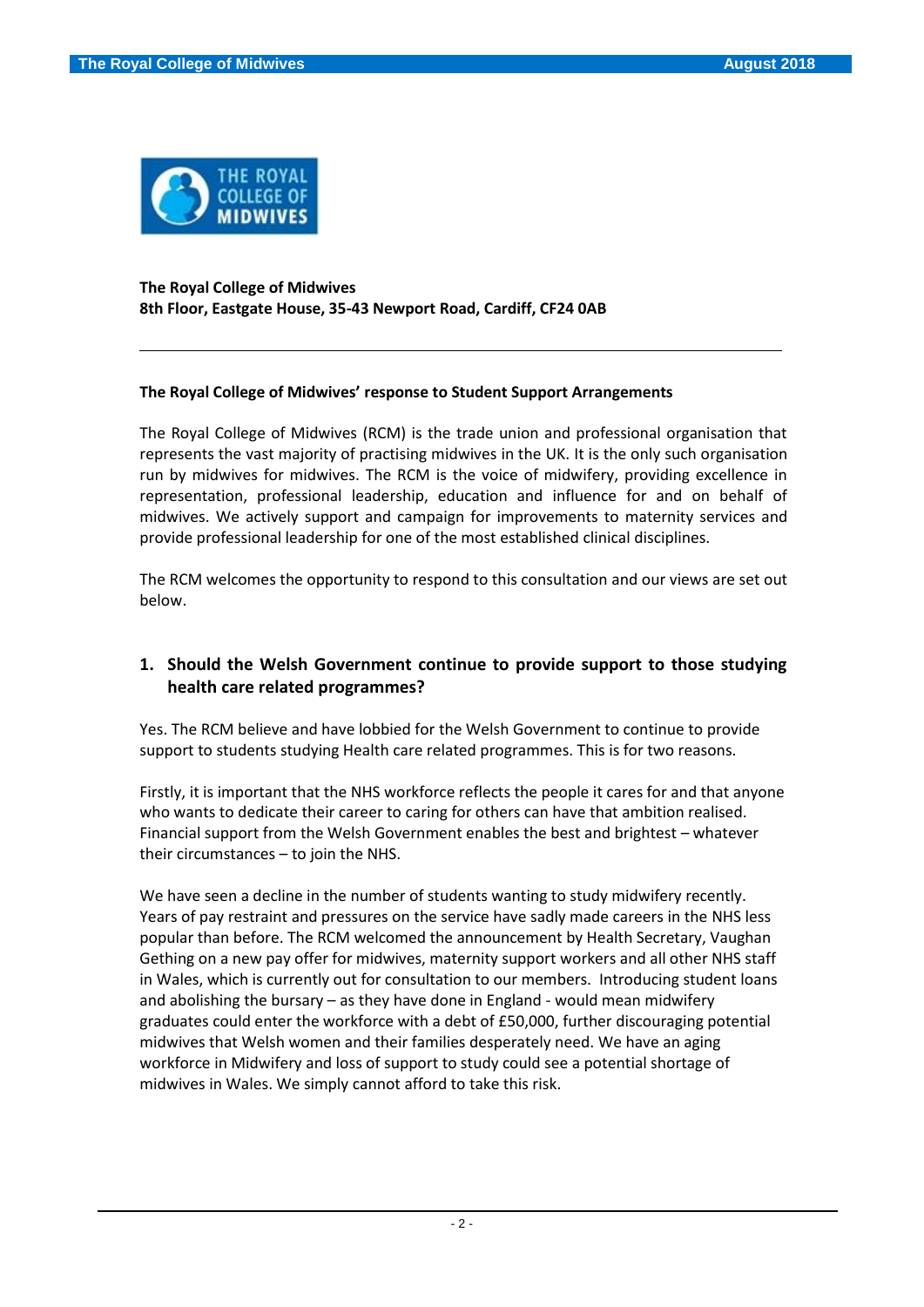**.** 

Secondly, there are limited options for midwifery training to be flexible because of the need for clinical placements alongside traditional study. Midwifery students spend 2300 hours in the education in a university setting<sup>1</sup>, then spend another 2300 hours in practice placements in the NHS. Most midwifery students are unable to take on part-time work because of this commitment and having access to good quality childcare and care support is essential for them to be able to undertake a midwifery course. Approximately 41% of nursing, midwifery and allied health professional students are aged over 25, compared to 18% of the wider student population<sup>2</sup>. Midwifery students simply aren't like students studying in other nonhealthcare disciplines and the Welsh government must recognise this and support them.

## **2. Do you agree any Bursary arrangements established for the future should continue to be based on supporting individuals who choose to study in Wales regardless of their domicile?**

Yes. It is important to recognise that financial support is not working in isolation to make students 'loyal'. There is a strong link between quality training placements, and preceptorship programmes, and the rate in which newly qualified midwives remain in the places they were trained. RCM would like to see a robust workforce plan in place to ensure there are enough quality placements for the capacity of the system without risking the training standards being delivered. Quality midwifery training programmes, along with financial support to students, can build a resilient local workforce. The RCM would also agree that upon completion of a training programme there will be opportunities for employment as a result. And that these employment opportunities would entice students to remain to live and work in Wales post qualification.

### **3. Do you agree the format of healthcare courses should be recognised and addressed through any future arrangements?**

Yes. As stated above, midwifery students have a set number of hours they must complete during their training and as such, cannot access paid part-time work the way other students can. Midwifery students also tend to be older than the usual university entrant cohort and some come to midwifery after having children themselves. We welcome the statement in the consultation, "The format of healthcare courses has the potential to increase costs associated with childcare, travel and other general living expenses. The current arrangements incorporate an element of additional funding to recognise the impact of placements, and this will also need to be addressed in any future arrangements." We agree with this statement.

 $^{1}$  As stipulated by Directive 2013/55/EU on the recognition of professional qualifications which forms the legal basis for healthcare education in the UK

<sup>2</sup> DH (2016), Equality Analysis (Response to consultation) *Reforming healthcare education funding: creating a sustainable future workforce,* https://www.gov.uk/government/consultations/changinghow-healthcare-education-is-funded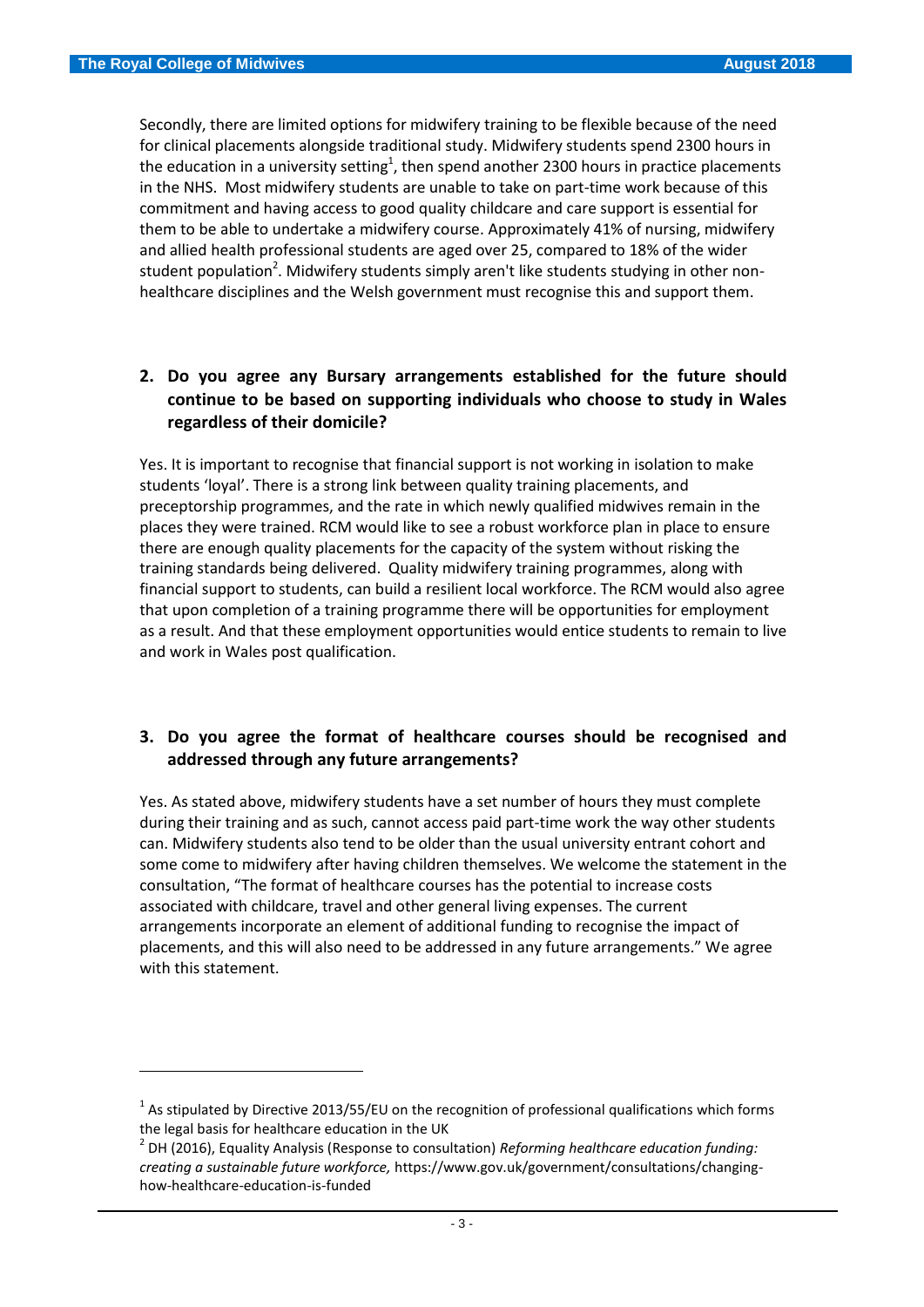#### **4. Do you have any views about ways in which this can be addressed?**

We support the current arrangements announced by the Welsh Government which recognises the support needed by student midwives to study. We would be keen to see these arrangements continuing into the future.

# **5. Do you agree placement capacity should continue to be managed through a commissioning process, which in the future would be led by Health Education and Improvement Wales?**

It is vitally important that someone has a birds-eye-view of healthcare education commissioning and take a strategic approach, rather than risk a piecemeal approach from separate local processes. There will always be a need for some local flexibility and that the needs of the service and the individual can be met. As stated before, quality training and preceptorship programmes are vital to making sure the value in a commissioned place is realised – that the student place commissioned results in a midwife working for the NHS in Wales.

## **6 Should the NHS Bursary continue in the future what methodology should be used to determine which education and training programmes should be supported through a revised health student support arrangements?**

|   | Maintaining the current list of programmes                                                                                                                             |
|---|------------------------------------------------------------------------------------------------------------------------------------------------------------------------|
|   | Refresh the list of eligible programmes each year on the basis of identified<br>priorities within the health system                                                    |
| ⊠ | Agree a core list as standard with the potential for additional priority<br>programmes to be added as necessary                                                        |
|   | Restrict to those programmes which lead to registration and therefore<br>without the qualification individuals are not able to practice in their<br>chosen profession. |
|   | Other                                                                                                                                                                  |

We support option 3, "Agree a core list as standard with the potential for additional priority programmes to be added as necessary." We think this is best to give consistency and certainty to students and to the workplace planning for the professions currently on the list, with future flexibility when professions change or emerge (physician associates being a recent example).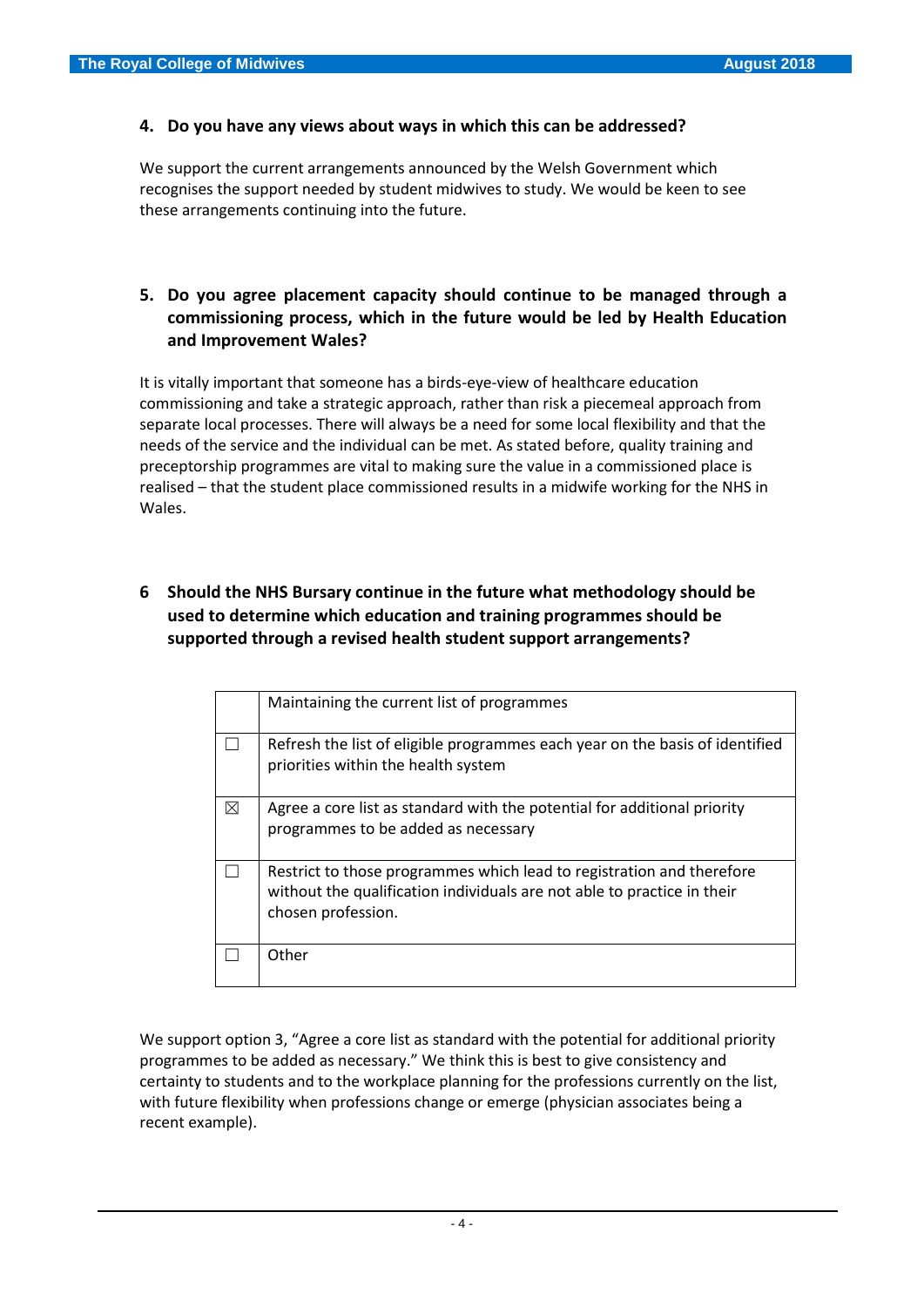### **7 Are there other approaches which you consider could be applied, if so, please specify?**

RCM would like the government to recognise and acknowledge the methodology of the workforce planning tool used in all Welsh maternity Units, BirthRate Plus. The tool enables the understanding of trends and demands within the service and the ability of individual units to meet these demands. We believe this is valuable intelligence which the government could utilise.

# **8 Do you agree that any package of enhanced support for individuals should continue to require individuals to commit to a proportionate period of postqualification employment in Wales?**

The RCM agrees to a proportionate period of post qualification in Wales as is currently the case for receipt of the bursary in Wales. We believe that it is reasonable for Welsh Government (and Welsh taxpayers) to expect some return on investing in student midwives. We also believe that this could be seen as an incentive to ensure that newly qualified midwives get jobs in wales. But this should not be at the detriment of the student if there were no relevant jobs available – we would urge Welsh Government to ensure no student was ever disadvantaged by this caveat as this would be a gross violation of the policy intention.

# **9 Do you agree that the post qualification criteria should be extended to include other employment settings?**

Practising as a midwife is of paramount importance – the setting is less important but must be appropriate for the delivery of safe, high quality midwifery care. We do not think it reasonable for a midwife to work as what she/he is not qualified to be – and vice versa. Midwifery is a unique profession which can be practiced in different settings but it is not interchangeable with other healthcare professions. So this could include local government, social enterprises or independent midwives – however, in the case of the latter, only if they are contracted to provide NHS care rather than for private practice.

# **10 If so, please specify these settings? (It would also help if you could provide reasons for each new setting suggested)**

We would support midwives working in any setting where NHS commissioning care is.

# **11 Do you think individuals who have received support for an initial programme should be able to receive support through a Bursary arrangement to undertake additional education and training programmes?**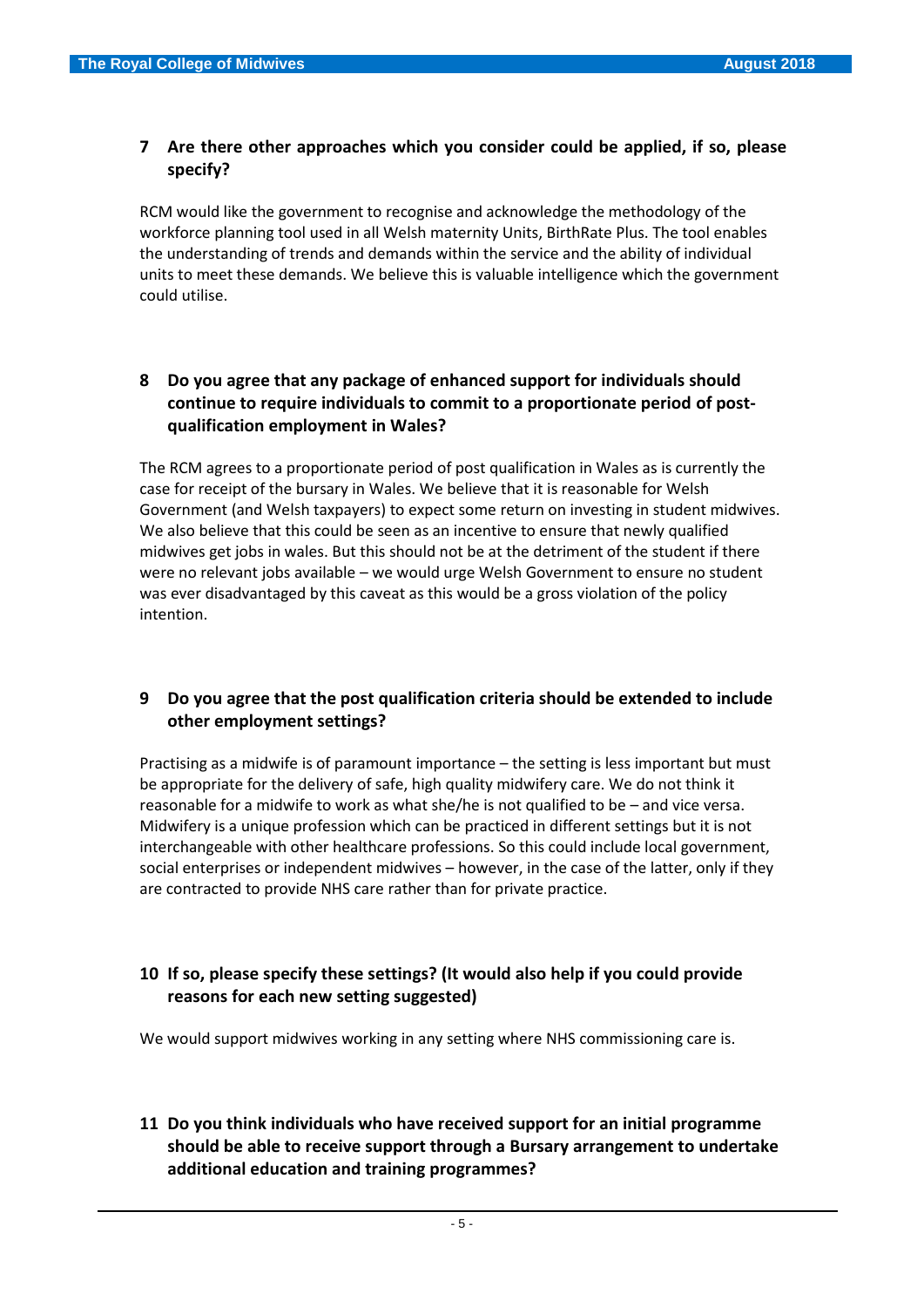The RCM would welcome support for additional education and training based on workforce and service needs. We are currently developing a Career Framework in Midwifery which maps out the various career pathways. It is important to note that access to leadership; research and management roles in midwifery often have an element of extra formal training and so making sure our leaders of tomorrow can access this, is vitally important. We must be mindful of showing younger midwives at the start of their careers that they can go far and will be supported in doing so.

# **12 If yes, Do you think second and subsequent programmes should only be supported where the health system in Wales is experiencing difficulties with workforce capacity in specific areas?**

We should not be discouraging students from further study which enriches their practice and gives the NHS better skills to draw from. We obviously would advocate people using their midwifery qualification for a long-term career, but that should be achieved by safe, happy workplaces, access to training, decent pay and all the other things that make a good career. Restricting access to second or subsequent programmes isn't the answer to keeping people in the service.

In regards to student midwives who have done another degree previously, the RCM would not like to see support for them being ruled out. We could be losing high quality potential student midwives on this basis. As stated previously, student midwives are on average, older than the average student and many come to midwifery after having children of their own. With this in mind, we would not wish to see short midwifery programmes for qualified nurses to be ruled out. Undertaking a shortened programme is a quick and cost effective way of increasing the midwifery workforce with people who have a strong desire to change the direction of their career.

# **13 Should an exception be made to allow first degree holders wishing to study a second degree on a healthcare programme in England access to student support, whilst non healthcare students are not eligible for additional support?**

Yes  $\boxtimes$  No  $\Box$ 

The RCM believe that if they go to England to work post qualification that they may be required to pay their grant back. It is not unreasonable to set a criteria that they work in Wales upon post qualifying for a minimum of two years.

## **14 Should the support provided for second and subsequent support packages for health related programmes be conditional upon individuals committing to work in Wales post qualification?**

The RCM would not oppose a post qualification period of employment in Wales but would seek reassurance that they would not be disadvantaged in any way. Robust workforce plans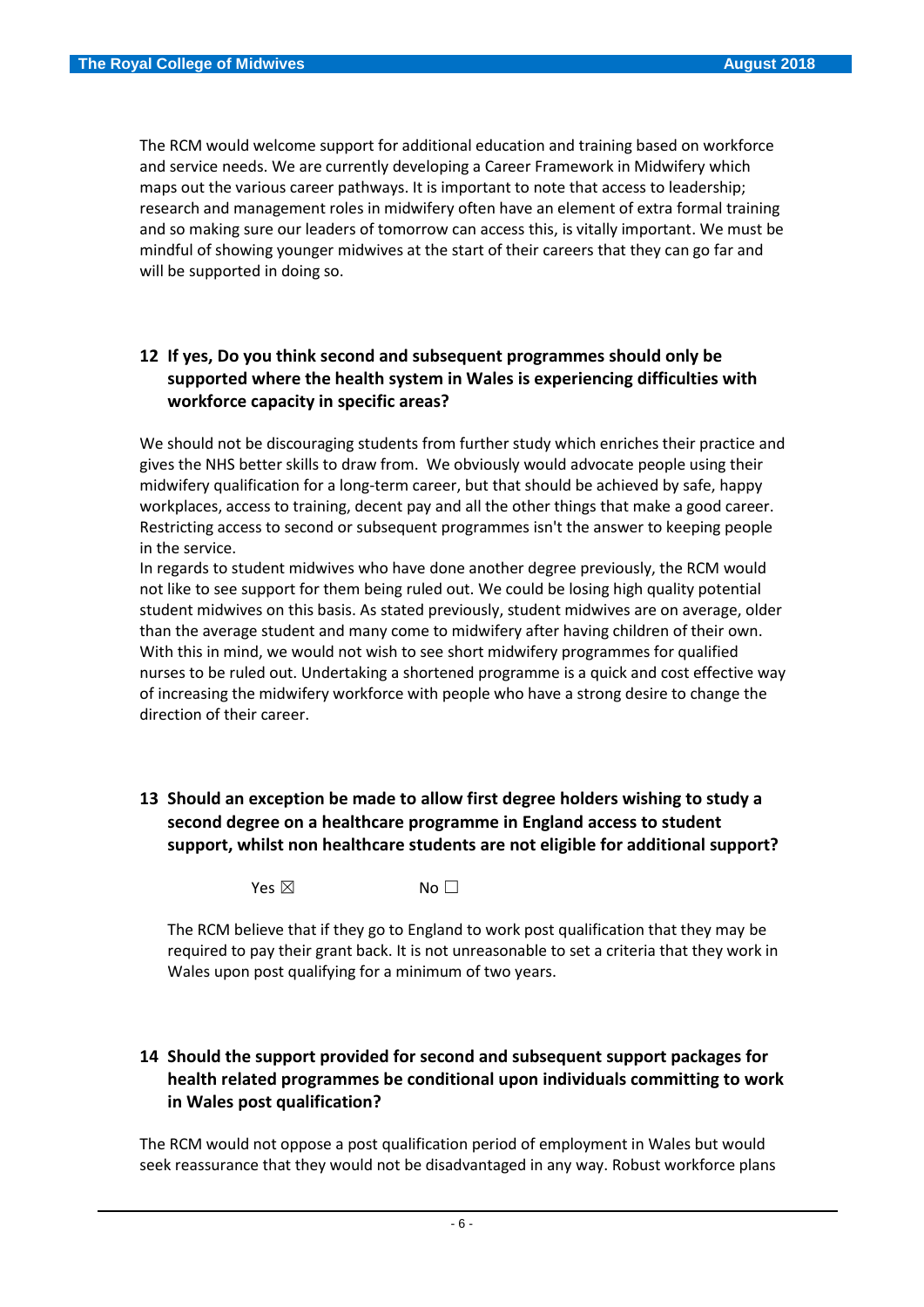would ensure newly qualified jobs would be available. This would also ensure that the commissioning of student midwife numbers remains closely linked in with workforce planning.

### **15 Do you consider there are issues which relate to equality and diversity which should be taken into account in developing future policy in this area?**

 $Yes \boxtimes$  No  $\Box$ 

#### **16 If you answered yes, please highlight the issues you feel should be taken into account.**

Midwifery is still overwhelmingly a female workforce and any cuts to support to student midwives risks discriminating against women. This could also be considered discrimination against age if mature students are denied the opportunity to train in midwifery with support. There is value in having cohorts that include mature students with life experiences including family and previous careers.

# **17 Should support programmes be aligned with those for other health related programmes in the future? (medical and dental)**

We would agree with this on the condition that no midwifery students would be adversely affected by this.

### **18 Which of the proposed options do you think is the most appropriate for the long-term sustainability of the NHS workforce in Wales?**

The RCM believes that option 3 is the most appropriate option below for long term sustainability; however, we would wish to seek greater clarity around what this would look like and mean for students.

|   | Option 1: Healthcare students receive the standard student support package,<br>through Student Finance Wales, in the same way as other students. This would<br>not be subject to an agreement regarding post-qualification employment                                                                                                                                    |  |
|---|--------------------------------------------------------------------------------------------------------------------------------------------------------------------------------------------------------------------------------------------------------------------------------------------------------------------------------------------------------------------------|--|
|   | Option 2: Healthcare students receive the standard maintenance support<br>package through Student Finance Wales. An NHS Bursary would cover the<br>funding of full tuition fees up to a maximum and an additional funding element<br>for additional costs for clinical placements. This would not be subject to an<br>agreement regarding post-qualification employment. |  |
| ⊠ | Option 3: Healthcare students receive the standard maintenance support                                                                                                                                                                                                                                                                                                   |  |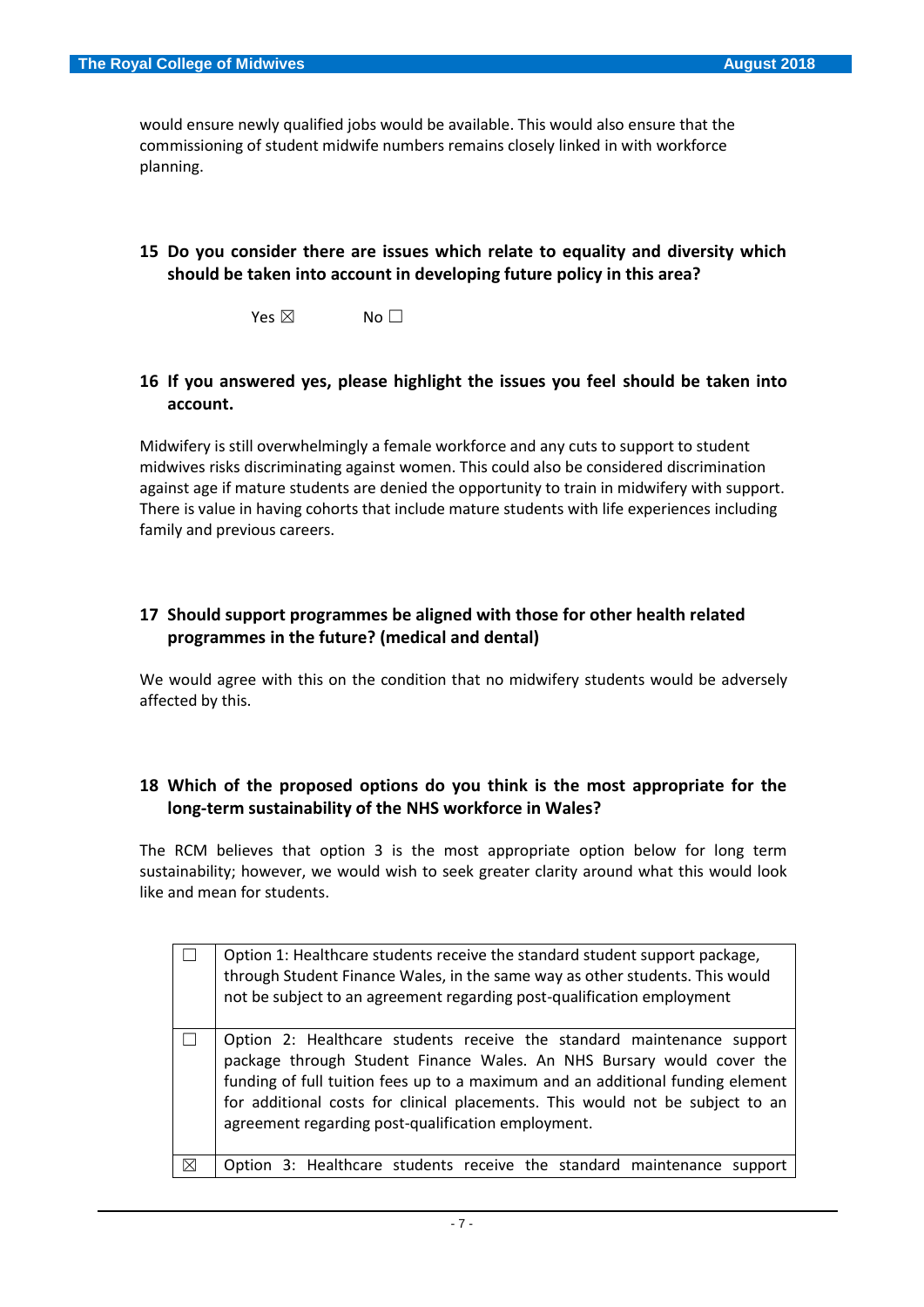| package through Student Finance Wales. An NHS Bursary would cover the<br>funding of full tuition fees up to a maximum and an additional funding element<br>for additional costs for clinical placements - subject to agreeing a post-<br>qualification employment period.                                                                                                         |
|-----------------------------------------------------------------------------------------------------------------------------------------------------------------------------------------------------------------------------------------------------------------------------------------------------------------------------------------------------------------------------------|
| Option 4: Healthcare students receive the standard maintenance support<br>package and partial funding of tuition fees (e.g. 50%) through Student Finance<br>Wales. An NHS Bursary would cover the remainder of the tuition fee and an<br>additional funding element for additional costs for clinical placements - subject<br>to agreeing a post-qualification employment period. |
| Option 5: Healthcare students receive the standard fee support package through<br>Student Finance Wales. An NHS Bursary would cover living costs and an<br>additional funding element for additional costs for clinical placements - subject<br>to agreeing a post-qualification employment period.                                                                               |
| Option 6: Healthcare students continue to receive the current NHS Bursary<br>arrangements – subject to agreeing a post-qualification employment period.                                                                                                                                                                                                                           |

#### **19 Are there unidentified options that would be more appropriate?**

| Option 1: To support healthcare students during their studies? If so, please specify               |
|----------------------------------------------------------------------------------------------------|
| Option 2: To encourage students to pursue healthcare courses in Wales? If so, please<br>specify    |
| Option 3: For the long-term sustainability of the NHS workforce in Wales?<br>If so, please specify |

# **20 What are your thoughts on the support for healthcare students? Should there be a focus on support for tuition fees or living costs?**

| <b>Tuition fees</b> |
|---------------------|
| <b>Living Costs</b> |

As explained above, because of the nature of midwifery training, support for living costs and tuition fees are equally important in making midwifery courses open and accessible to all.